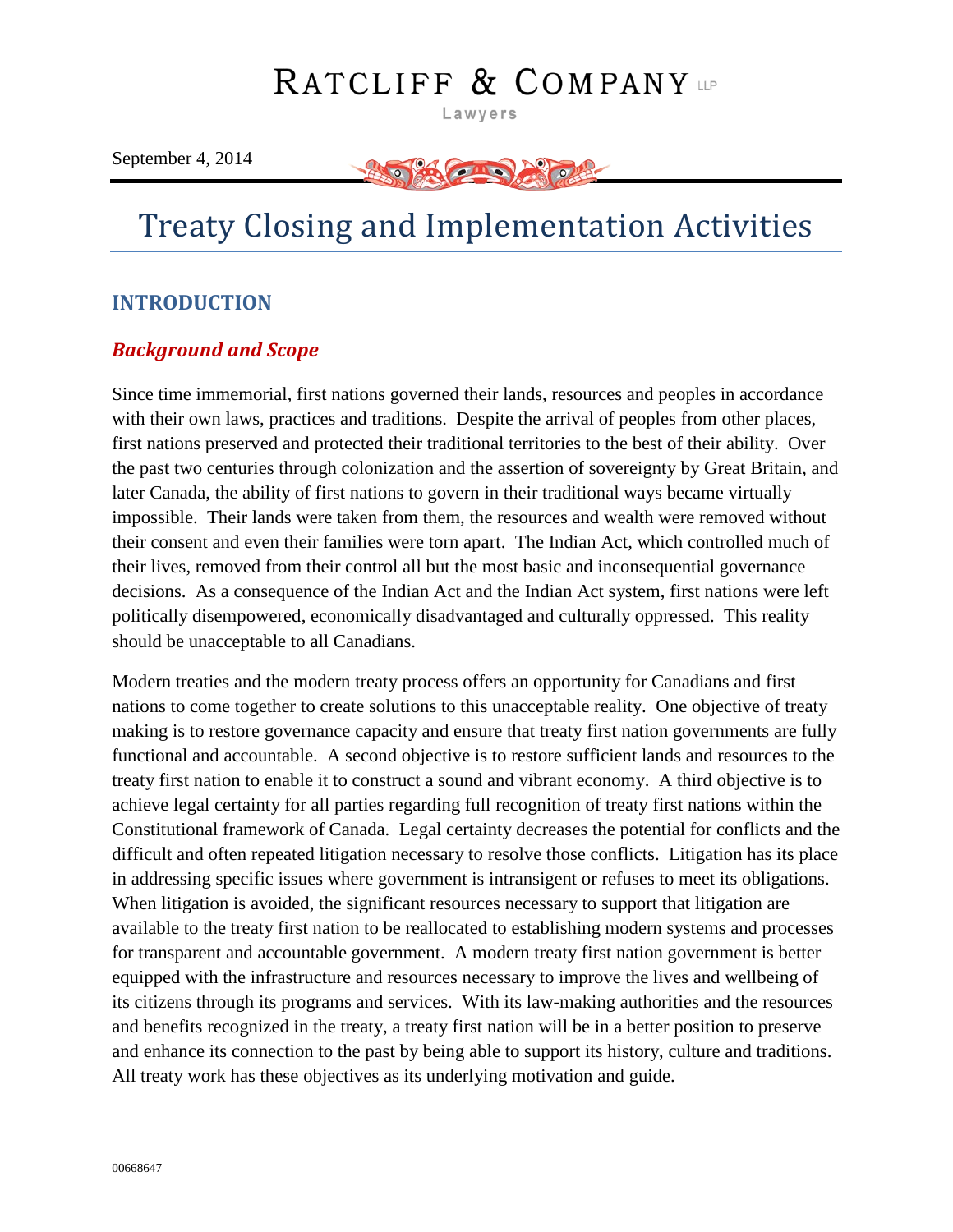Negotiating to meet these objectives involves dealing with a broad range of complex and interrelated issues. These include law-making authorities, governance structures, lands and resources, fiscal matters, harvesting rights, culture and heritage, transitioning out from under the Indian Act and the role of the treaty first nation off its treaty lands within its traditional territory. These negotiations are complex, time consuming and require a high degree of technical expertise and assistance and, most importantly, patience and perseverance. Despite the complexity and time consuming nature of these negotiations, treaty making remains the only viable tool to comprehensively redefine aboriginal peoples' place within the Canadian federation.

Once a treaty has been negotiated, there are numerous activities that must be completed in order to "close" and then "implement" the treaty. "Closing activities" are activities carried out prior to the-effective date in order to prepare a first nation for their new reality after the effective date. "Implementation activities" are activities carried out post-effective date to fully implement the treaty benefits, authorities, rights and obligations provided for in the first nation's treaty. Closing activities involve a high volume of activity in a relatively short period of time (usually two years) while implementation activities involve a lower volume of activity over a longer period of time (in reality, implementation activities are carried out for decades after a treaty effective date). This overview provides a summary of the activities required of a first nation relating to the closing and implementation of their treaty.

## <span id="page-1-1"></span>*Ratcliff & Company's Experience*

Ratcliff & Company is one of Canada's leading law firms representing first nations on issues of concern to them. Our first nations practice has been a cornerstone of our firm for almost 50 years. We have assisted first nations with successfully asserting and establishing their aboriginal rights and land claims, negotiating and implementing treaties and other landmark agreements, regaining lost lands, and developing profitable and successful business and land development opportunities. Through all of these areas we seek to help first nations increase the wealth and prosperity of their communities and protect and promote their distinct and vibrant cultures.

Ratcliff & Company is the most experienced law firm in British Columbia for treaty negotiation, closing and implementation. Ratcliff & Company has been involved with the negotiation of two of the three modern British Columbia treaties that achieved implementation, and has performed closing and implementation activities for six treaty first nations.<sup>[1](#page-1-0)</sup> We are also currently assisting three other first nations in negotiating their treaties. Based on that experience, the following is an overview of the work involved in carrying out closing and implementation activities.

<span id="page-1-0"></span><sup>&</sup>lt;sup>1</sup> The Nisga'a Nation and the five Maa-nulth First Nations, consisting of the Huu-ay-aht First Nations, the Ka:'yu:'k't'h'/Che:k'tles7et'h' First Nations, Toquaht Nation, Uchucklesaht Tribe and the Yuułuʔiłʔatḥ First Nation (also known as the Ucluelet First Nation). The writer's experience with closing and implementation activities is with the Maa-nulth First Nations.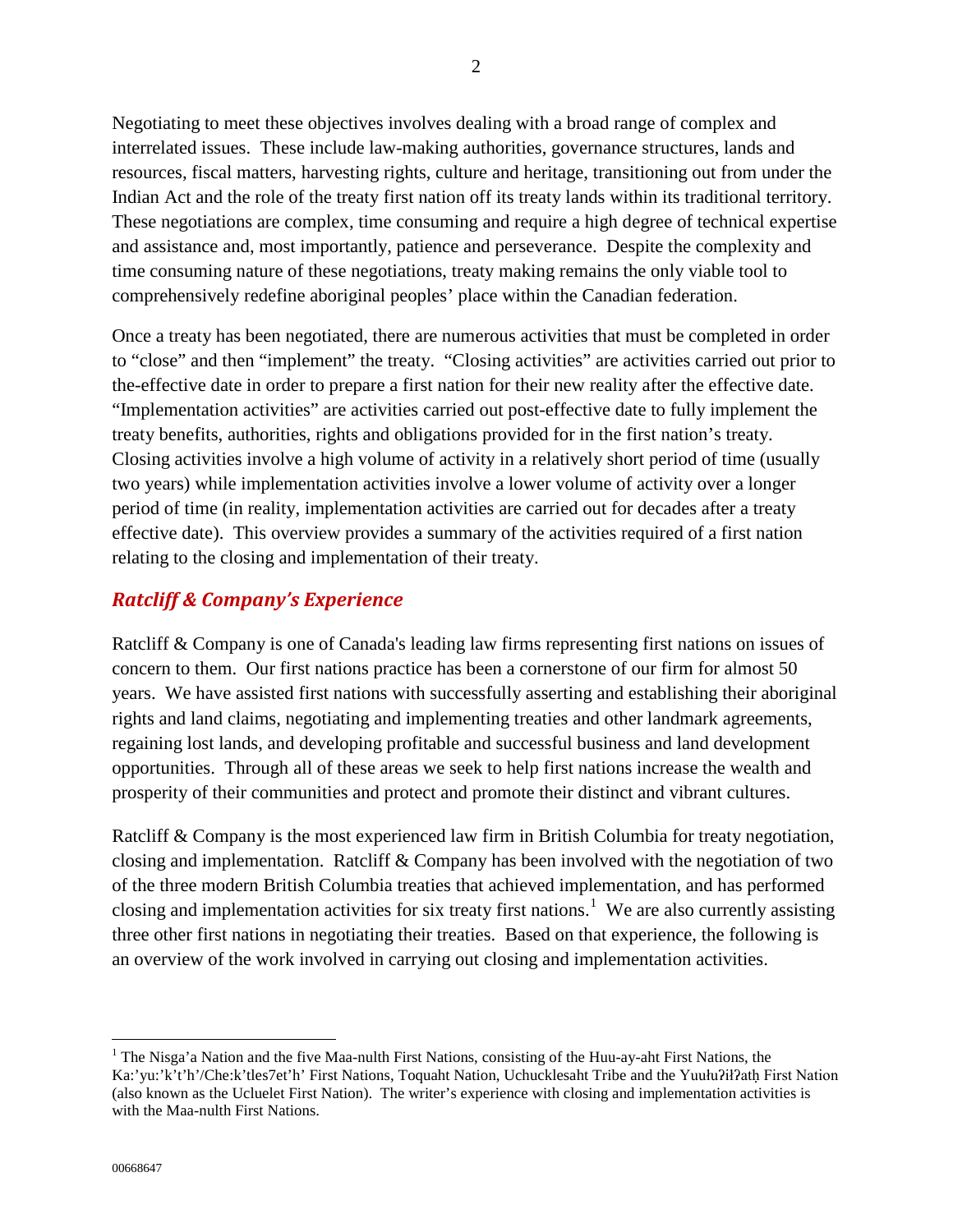## <span id="page-2-0"></span>**CLOSING ACTIVITIES**

#### <span id="page-2-1"></span>*Federal/Provincial Settlement Legislation*

An extensive list of both federal and provincial legislation is often required in order to complete the closing activities for a treaty. Specific Final Agreement Acts are required by both the Parliament of Canada and the provincial legislature. Regulations and Orders in Council are also typically required to implement aspects of the treaty. The most recent closing we were involved in required 39 separate enactments ranging from the enactment of the treaty, addressing issues around property transfer taxes, water reservations, forestry tenures, regional district issues and implementing miscellaneous amendments required to other legislation.

#### <span id="page-2-2"></span>*Surveying of Treaty Lands (Protocol and Survey Instructions)*

Typically, Canada and British Columbia are responsible for surveying the outer boundaries of the former reserves and former Crown land, respectively. Although a treaty will likely speak to certain of the broader requirements around this surveying, a survey protocol is often required to set out the details around the approval of survey instructions, amendments to those instructions while the surveyors are in the field and processes around approvals of the final survey plans. In our experience, the variables in survey instructions are extensive and professional assistance, both legal and from a surveyor, are required.

#### <span id="page-2-3"></span>*Federal Lands Transfers (Former Reserves)*

Each former reserve requires a Crown grant in order to transfer title from Canada to the treaty first nation. These transfers involve environmental disclosure documents as well as addressing any joint reserve issues. Notations to be inserted into the Indian Lands Registry system need to be approved. Registration of the Crown grants may be required in the Land Title Office.

#### <span id="page-2-4"></span>*Provincial Lands Transfers (Former Crown Land)*

Former provincial Crown lands require Crown grants to be issued and may subsequently require registration in the Land Title Office. Registrations in the Land Title Office are preceded by a series of filings informing the Land Title Office that the effective date has been achieved. These are followed by the Crown grants or any Form A – Transfers that are required along with the filing of any effective date reference plans.

#### <span id="page-2-5"></span>*Replacement Interests*

A basic principle of the treaty process is that when treaty lands are transferred to a treaty first nation on a treaty effective date, the lands will be transferred with existing interests as encumbrances. These replacement interests must be documented and the interest registered. These replacements interests may include statutory rights of ways for public utilities, such as BC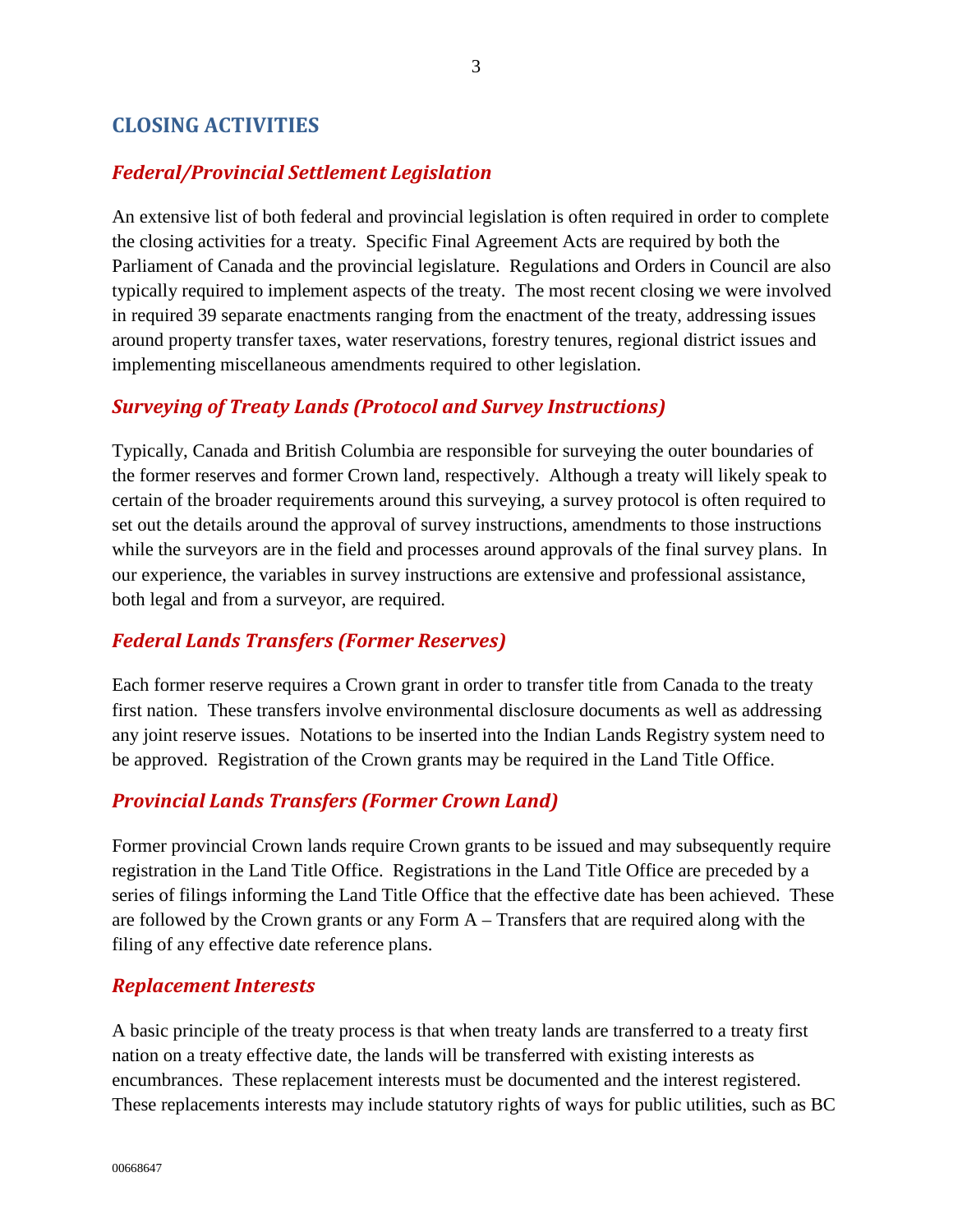Hydro and Telus, as well as licences of occupation for existing federal or provincial interests, such as forest research installations or growth and yield site research areas for forestry. As well, certificates of possession that were previously issued under the Indian Act (Canada) need to be replaced with some sort of registrable tenure on the effective date. The terms and conditions of each of these replacement interests need to be reviewed to ensure that they substantially provide the interest-holder with the same interest they had prior to the effective date, no more and no less. In our experience, the statusing of former provincial Crown land is often deficient with additional interests being discovered prior to the effective date that were not contemplated in the treaty, which creates both additional opportunities for a treaty first nation as well as additional complications for closing activities. As well, the treaty first nation may wish to register additional interests not contemplated in its treaty on the effective date. These interests, their terms and conditions, would need to be developed and finalized for the effective date.

#### <span id="page-3-0"></span>*Upland Owner Consents*

Upland owner consents may be required in relation to those treaty lands that have as one of their boundaries the high water mark of a stream, river, lake or ocean shoreline. These "uplands" under Canadian common law provide to the treaty first nation certain "riparian rights" or "access to water rights". These rights include, amongst others, the right of access from the upland across the foreshore (that area between the high water mark and the low water mark) to deep water for navigation purposes. The Province, which under treaty retains ownership of the foreshore adjacent to treaty lands, cannot interfere with that riparian right of access to deep water across the foreshore without the consent of the upland owner, the treaty first nation.

If there are existing interests in the foreshore areas adjacent to the treaty lands of the treaty first nation, the Province typically will require upland owner consents for those foreshore interests that already exist. These need to be carefully reviewed to ensure they impact the treaty first nation's access over the foreshore as little as possible.

#### <span id="page-3-1"></span>*Commercial Recreation Tenures*

Under the terms of the treaty, the treaty first nation may be provided commercial recreational opportunities on provincial Crown land. These are often documented through a memorandum of understanding which will require the treaty first nation to make an application for the tenure over the commercial recreational area under the Land Act (British Columbia). Once the application has been approved, the form of tenure will need to be reviewed and its terms and conditions finalized.

#### <span id="page-3-2"></span>*Side Agreements*

A number of side agreements are often necessary under a treaty. Although associated with the treaty, their terms and conditions are not contained within the treaty and therefore do not have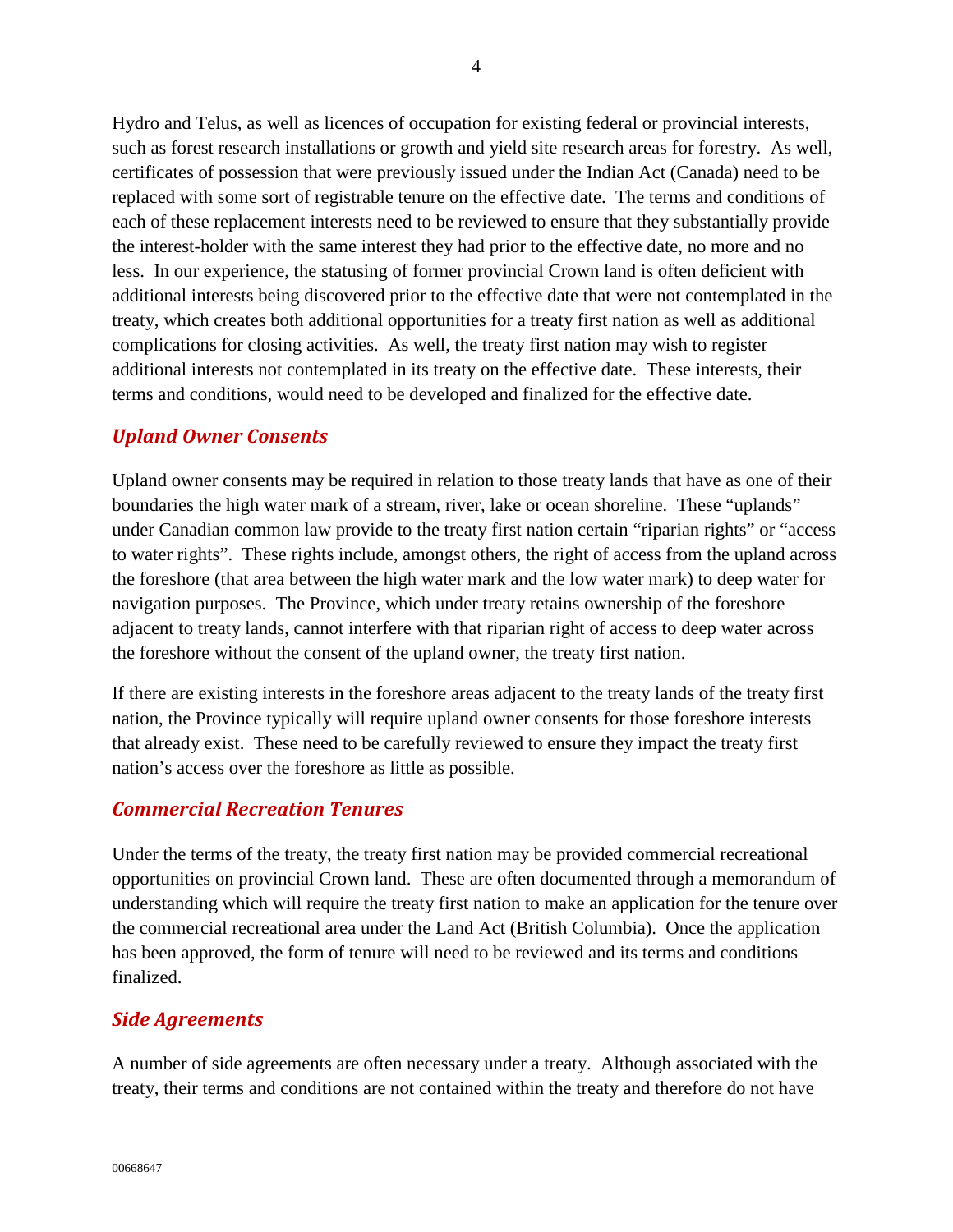protection under section 35 of the Constitution Act (Canada). These side agreements may need to be negotiated in whole or in part and should be reviewed and finalized to make sure their terms and conditions are consistent with the treaty as well as reflective of the needs of the treaty first nation. As well, these side agreements typically require an "errata" review (a review to identify errors, such as typographical, spelling, grammar, drafting protocol and formatting errors) to ensure that their drafting content and styles is consistent with the treaty and the intent of the parties. The following is a list of the side agreements we have reviewed in the past.

- *Wildfire Suppression Agreement*: This Agreement addresses forest fire management both on and off of the treaty lands of the treaty first nation. Cost-sharing for wildfire suppression is an important aspect of this Agreement.
- *Fish Harvest Agreement*: This Agreement addresses commercial fishing rights for the treaty first nation and the process for issuing commercial fisheries licences under the treaty.
- *Foreshore Agreement*: This Agreement delegates legislative authority from the Province to the treaty first nation over the foreshore adjacent to the treaty land of the treaty first nation. The topics of delegated legislative authorities as well as enactment and enforcement procedures are set out. It is in the interests of the treaty first nation that a fulsome delegation of law-making authorities is accomplished and that the treaty first nation is able to utilize its own law-making and enforcement processes, rather than that of neighbouring municipalities.
- *Fiscal Financing Agreement*: This Agreement addresses the capital transfers and other fiscal arrangements between Canada, the Province and the treaty first nation.
- *Own Source Revenue Agreement*: This Agreement addresses the clawback by Canada from transfer payments made to the treaty first nation based on the treaty first nation developing its own sources of revenue. This Agreement can have significant implications for a treaty first nation in the future as it develops its property tax land base as well as its economic development.
- *Tax Treatment Agreement*: This Agreement addresses taxation of treaty lands as well as the treaty first nation and its corporate subsidiaries and public institutions.
- *Real Property Tax Coordination Agreement*: This Agreement addresses issues around the treaty first nation exercising its property taxation authorities under the treaty.
- *Monumental Cedar and Cypress Harvest Agreement*: This Agreement addresses matters concerning the harvesting of monumental cedar and monumental cypress for traditional and cultural purposes.
- *Protected Area Co-Management Agreement*: If the traditional territory of the treaty first nation includes provincial protected areas or federal protected areas, co-managements agreements may be entered into between the treaty first nation and the respective government that will provide the treaty first nation a voice in the management of those protected areas.
- *Escrow Agreement*: This Agreement addresses issues around how the closing of the treaty on the effective date will be accomplished. Because of the volume of documents necessary to bring a treaty into effect, it is impossible to have a signing of all of the documents on the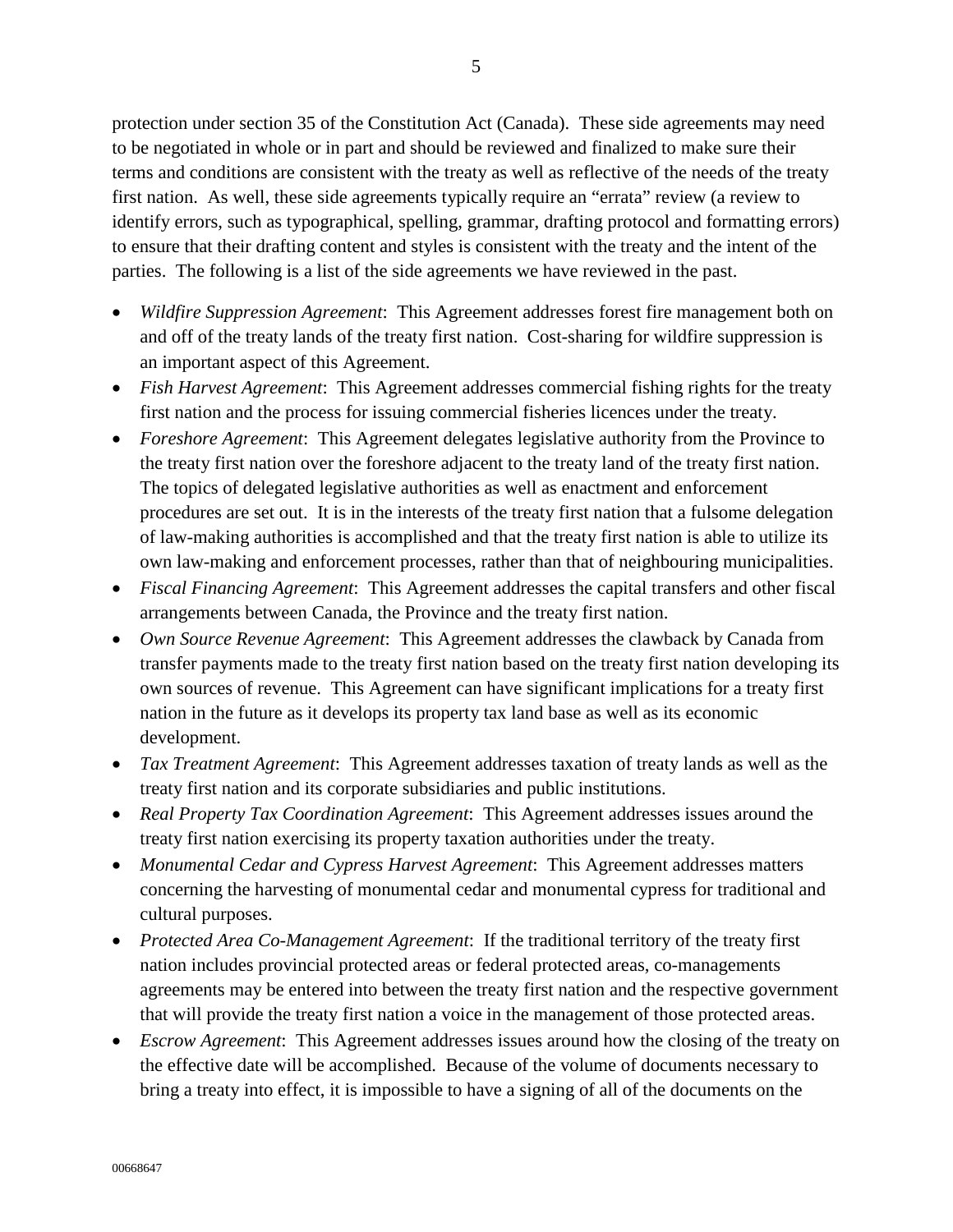effective date.<sup>[2](#page-5-0)</sup> Because these documents do not take legal effect until the effective date but they have to be signed well in advance of the effective date, they must be held in escrow by an escrow agent. This Agreement addresses the retainer of the escrow agent as well as the terms and conditions of the submission of documents into escrow and the release of documents from escrow on the effective date.

- *Closing Letter of Understanding*: This document sets out the understanding between the parties to the treaty on the step by step process for closing on the effective date. Certain steps are required in a particular sequence to bring the treaty into legal effect along with all of its supporting documents and side agreements. These processes are spelled out in greater detail in this side agreement.
- *Delivery Agreement*: This short Agreement sets out the process for how the closing documents will be deemed to be delivered to the parties once the treaty has come into effect.

## <span id="page-5-1"></span>*Forestry Obligations on Treaty Lands*

Former provincial Crown land that will become treaty lands of a treaty first nation on the effective date of the treaty often have existing forestry tenures or licences as well as forestry related infrastructure and silviculture obligations. The liability for the infrastructure and silviculture obligations needs to be addressed. The understandings around how these issues will be resolved are set out in a waiver and assumption agreement. Forestry roads will either need to be decommissioned or the treaty first nation will need to assume the liability for those roads if the roads are going to remain open after the effective date. As well, ascertaining the current state of silviculture operations is important to establish the benchmark of what obligations need to be carried out by the licence-holder after the effective date. As well, interests or agreements may need to be documented if the Province has forest research installations on lands that are to become treaty lands.

#### <span id="page-5-2"></span>*Fisheries Matters (Licences and Joint Fisheries Committee)*

Commercial fishing licences as well as licences to allow fishing for food, social and ceremonial purposes need to be issued to the treaty nation on the effective date. Discussions around harvest documents, harvest plans, catch monitoring programs and the fisheries operational guidelines will need to be negotiated and concluded prior to the effective date.

#### <span id="page-5-3"></span>*Wildlife Matters*

If the treaty contemplates the designation of wildlife species prior to the treaty effective date, the terms and conditions that would allow the treaty first nation to harvest that designated species will need to be developed and agreed to prior to the effective date.

<span id="page-5-0"></span> $2$  In the most recent treaty effective date closing that we have been involved in, there were 570 documents that required execution by multiple parties.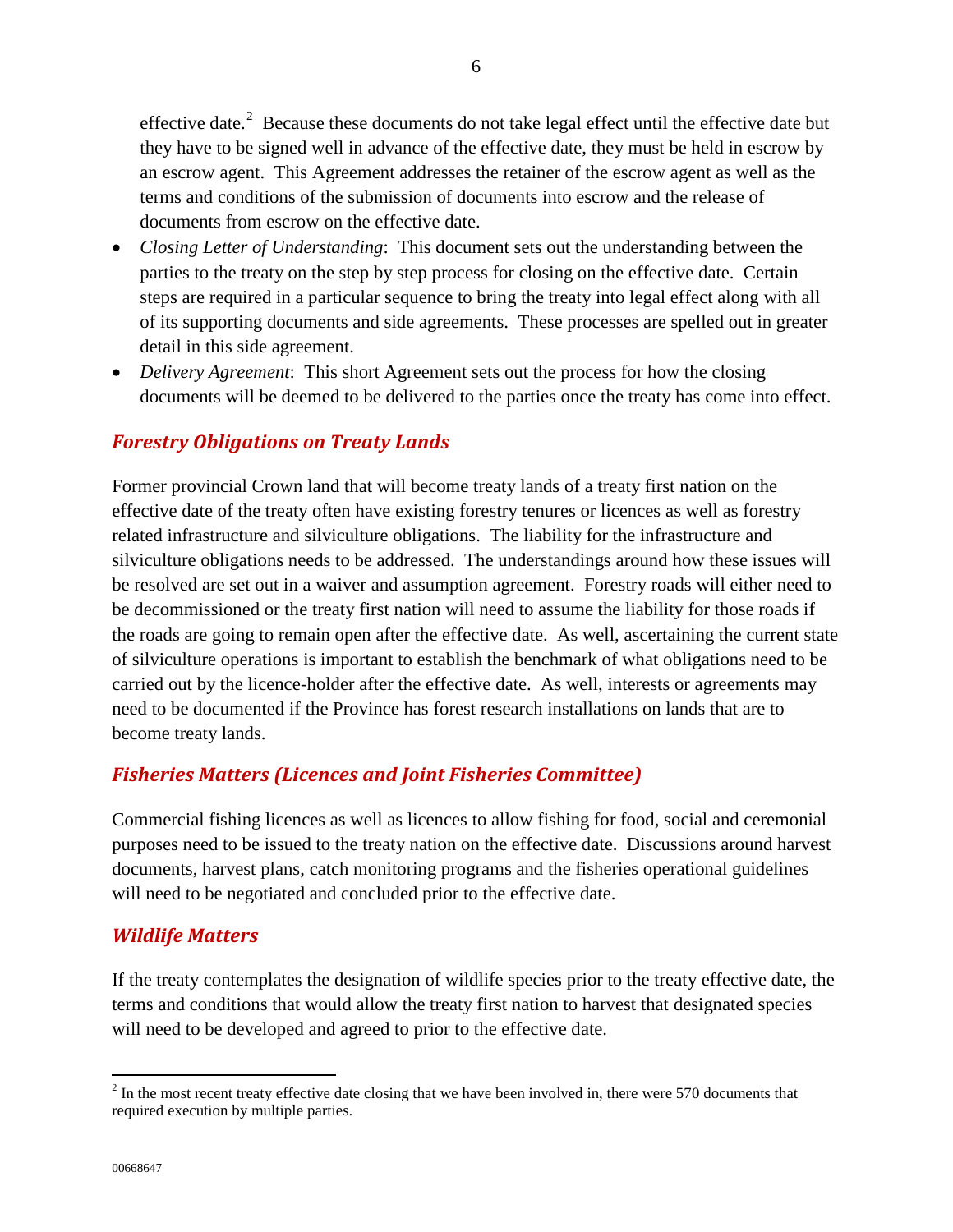### <span id="page-6-0"></span>*First Nation Laws*

A basic principle of the rule of law in a modern democracy is there is no government action without written authority. Therefore, it is important that legislation be enacted by a treaty first nation to authorize the basic functioning of government necessary for the treaty first nation to assume its responsibilities on the effective date. A treaty first nation will need to prepare these laws in advance to be enacted on the effective date to ensure its government structure is up and functioning with full authority. The laws that we have felt are necessary or desirable in the past for a treaty first nation on the effective date of its treaty are as follows:

- *Effective Date Procedures Act*;
- *Government Act*;
- *Legislative Rules of Order and Procedure Act*;
- *Integrity Act*;
- *Government Personnel Act*;
- *Financial Administration Act*;
- *Administrative Decisions Review Act*;
- *Elections Act*;
- *Referendum Act*;
- *Citizenship Act*;
- *Freedom of Information and Protection of Privacy Act*;
- *Land Act*;
- *Planning and Land Use Management Act*;
- *Resources Harvesting Act*;
- *Environmental Protection Act*;
- *Enforcement Act*;
- *Interpretation Act*;
- *Real Property Tax Act*.

The above effective date legislation is not intended to be exhaustive or to completely draw down all law-making authorities recognized in the treaty. In the first few years of treaty implementation, a treaty first nation government will likely not have the resources, infrastructure, capacity or personnel to fully exercise all its law-making authorities under the treaty. This will likely take some time to develop and put into place before all law-making authorities can be drawn down. The above effective date laws are intended to ensure the treaty first nation government has the capacity and legislative authority to begin operations on effective date and continue for one or two years thereafter without the need for any additional major legislative initiatives. In the interim until all law-making authorities are exercised, in the concurrent law model provided for in the treaty, applicable federal and provincial law will continue to apply to ensure there are no legislative gaps.

As well, certain of the above enactments may require regulations to also be enacted on the effective date. The Effective Date Procedures Act mentioned above is the primary piece of transitional legislation utilized to transition the pre-effective date Indian Band government to become the post-effective date treaty first nation government and is an essential component to establishing the legitimacy of the treaty first nation government activities post-effective date.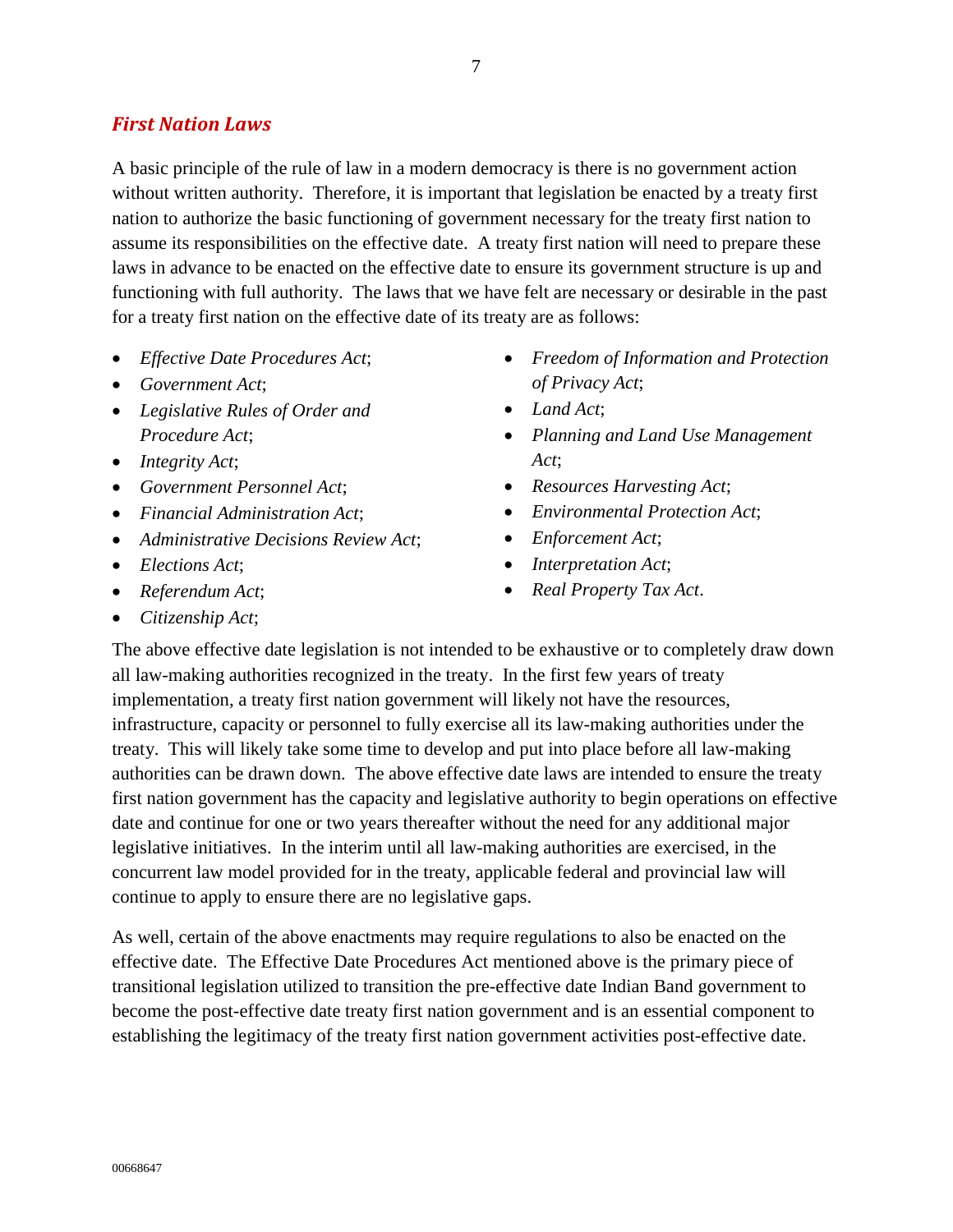#### <span id="page-7-1"></span>*Regional Government Matters*

Matters concerning the role of the treaty first nation within the applicable regional district may need to be addressed prior to the effective date. At times, municipal boundaries need to be adjusted to accommodate the exclusion of the treaty lands of the treaty first nation from within municipal boundaries. The terms and conditions and documentation associated with these matters need to be reviewed prior to the effective date.

#### <span id="page-7-2"></span>*Indian Estate Matters*

Typically under a treaty, the estates of status Indians who are deceased, minors or who cannot manage their own affairs continue to be administered by Canada post-effective date. Notices need to be sent to all treaty enrollees that, as of the effective date, the Indian Act (Canada) as it applies to estates that arise after the effective date will no longer apply. The provincial estates regime will apply to enrollees after the treaty effective date. The provincial legislative regime is quite different from the federal legislative regime on these matters and it is helpful to the treaty enrollees to understand the new requirements around estate matters. We have developed a workshop and presentation to help a treaty first nation's citizens understand the new legal framework that will apply to them for wills and estates matters after the effective date.

#### <span id="page-7-3"></span>*Band Dissolution Matters*

Although the former Indian Band ceases to exist and the treaty first nation is recognized on the effective date by operation of law, certain steps may still be required to transfer assets and record registrations in the name of the treaty first nation as of the effective date. This is particularly so if the treaty first nation is recognized under a different name than the former Indian Band. As well, trust accounts held by Canada in Ottawa on behalf of the former Indian Band will need to be liquidated and the proceeds sent to the treaty first nation.

#### <span id="page-7-4"></span>*Fiscal Matters*

There are a series of fiscal matters that need to be addressed immediately before the effective date, such as the capital transfer schedule finalization, negotiation loan schedule finalization in the treaty and conclusion of any outstanding fiscal negotiation issues. As well, if a resource revenue sharing arrangement has been entered into between the treaty first nation and the Province, these calculations for the year of the treaty effective date will also need to be addressed. As well, the FDDIPI $3$  values set out in the schedules to the Fiscal Financing Agreement will also need to be confirmed prior to the effective date.

<span id="page-7-0"></span><sup>&</sup>lt;sup>3</sup> The "Final Domestic Demand Implicit Price Index" is the price index for all of Canada's demand for final goods and services and is a broad measure of inflation in the economy. FDDIPI is used extensively by Aboriginal Affairs and Northern Development Canada in comprehensive claims and self-government agreements as it is a realistic and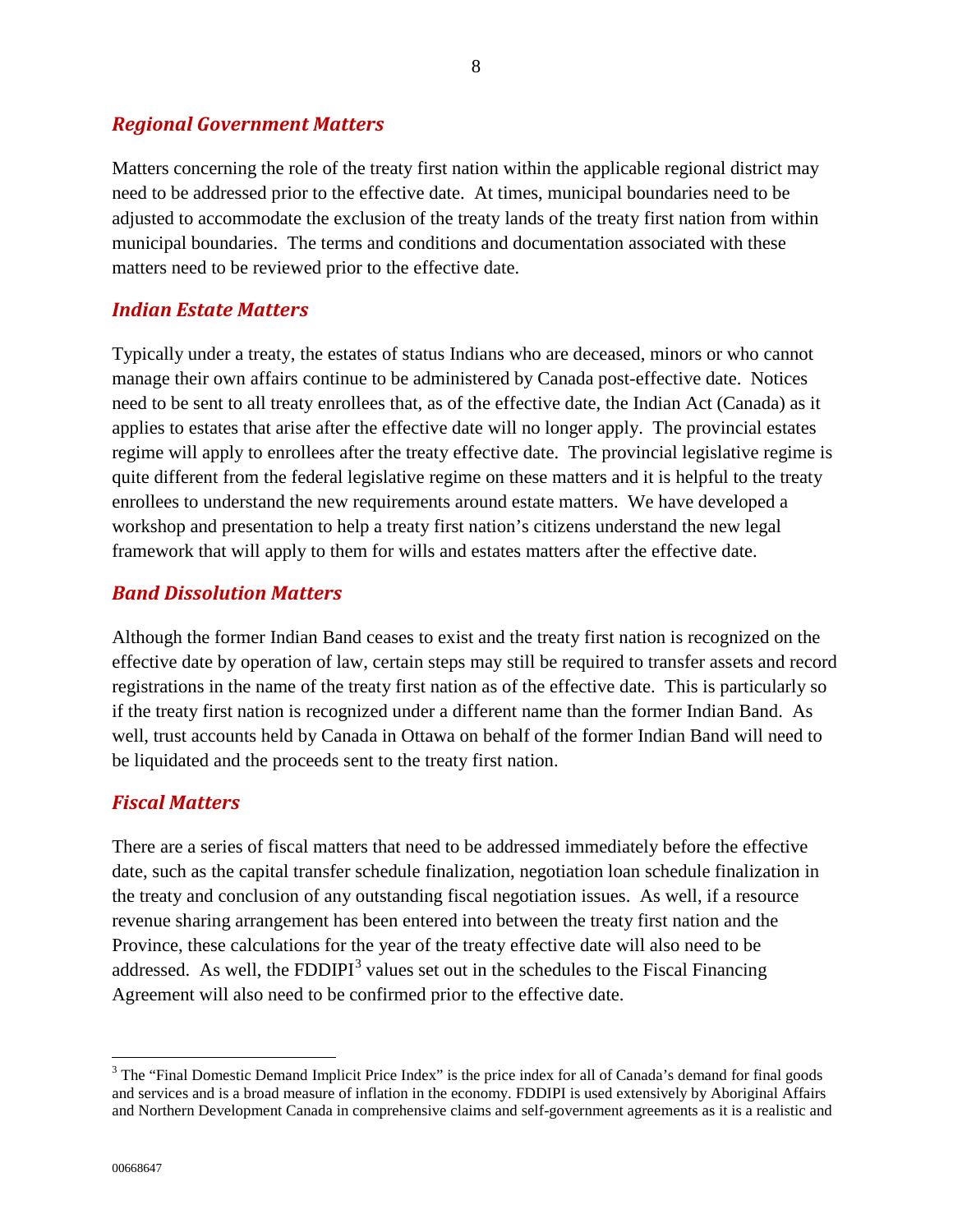If the treaty first nation intends to assume real property taxation in the first year following the treaty effective date, the proper notices will need to be sent to the Province within the required deadlines in order for this to take place.

## <span id="page-8-0"></span>*Culture and Heritage Matters*

If the treaty provides for the protection of culture and heritage sites of the treaty first nation on provincial Crown land under provincial law or the renaming of geographic sites in the language of the treaty first nation, agreement as to the terms and conditions of the protection and the renaming will need to be documented with the Province.

## <span id="page-8-1"></span>*Establishment of Protected Areas*

If the treaty provides for the creation of provincial protected areas to protect culturally or traditionally important areas for the treaty first nation, consideration must be given to the nature of the protection and the legislation or amendments to existing legislation that may be required to establish those protections.

## <span id="page-8-2"></span>*Treaty Enrolment Matters*

The establishment of the Enrolment Committee and the Enrolment Appeal Board under the treaty requires documentation to be put into place. As well, both these committees may at times require legal advice on various enrolment issues or interpreting the rights and obligations of the treaty as it relates to their function.

## <span id="page-8-3"></span>*Implementation Committee and Plan*

The establishment of the treaty Implementation Committee also requires documentation to be in place documenting the establishment of that committee. As well, the implementation plan contemplated by the treaty also needs to be reviewed and agreed to prior to the effective date. In our experience this can be a very difficult and torturous exercise and we have experienced significant difficulty with both Canada and British Columbia in reaching agreement on the implementation plan.

## <span id="page-8-4"></span>*Settlement Trust*

A treaty first nation may wish preserve a portion or all of its capital transfers, resource revenue sharing payments or other revenues for a period of time and only access the income these funds generate. Many treaty first nations have created settlement trusts which allow these resources to be preserved separate and protected from general government revenues. The drafting of the trust deed to create such a trust and the appointment of nation trustees and an administrative trustee

 $\overline{a}$ 

convenient way to measure changes in prices (inflation) in the national economy. Payments are adjusted in order to maintain their real or original value as prices in the economy change (positively or negatively) over time.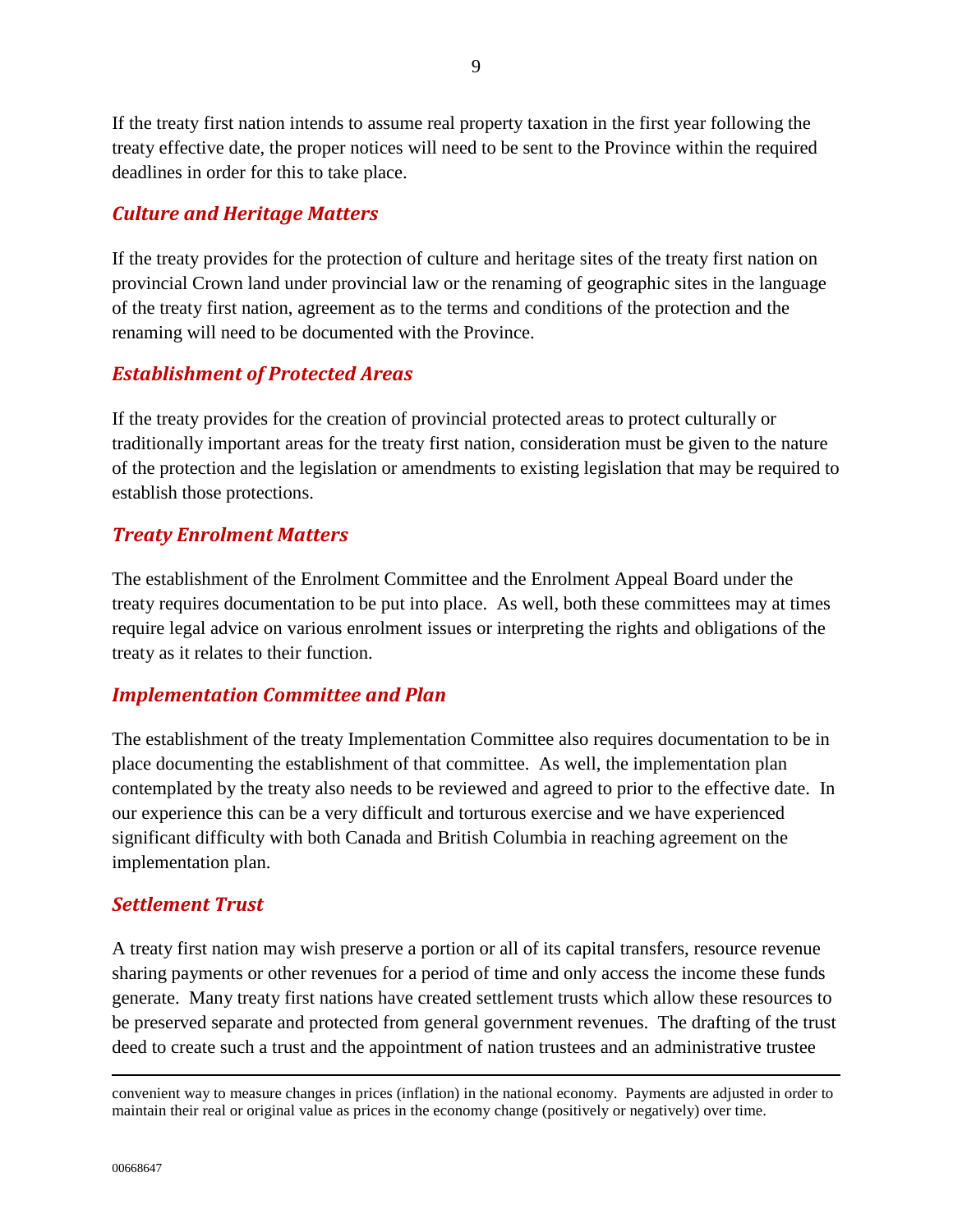would be necessary before the effective date in order that the settlement trust be in existence on the effective date to receive the initial capital transfers and other effective date payments if this is the treaty nation's desire.

## <span id="page-9-0"></span>*Incremental Treaty Agreements and Early Land Transfers*

British Columbia has been negotiating bi-lateral arrangements with a number of first nations in the British Columbia Treaty Commission process which they have called "Incremental Treaty Agreements". These "ITAs" have taken a number of different forms but have all typically involved documenting agreement between the Province and the first nation on bilateral matters that will ultimately be incorporated into the treaty. As such, ITAs should undergo careful legal review. In exchange for reaching agreement on these bilateral issues, British Columbia has transferred the fee simple title to one or more parcels of what is to become treaty lands to a designated company of the treaty first nation in order that the first nation can commence economic development or other activities on these "early land transfer" (or "ELTs") prior to the effective date. An ELT is carried out in accordance with a Land Transfer Agreement which also should undergo legal review to ensure the first nation's rights are protected in the event no final agreement is ever reached.

## <span id="page-9-1"></span>*Information Meetings*

Throughout the closing regular update meetings should be held with Chief and Council and membership to keep them informed on how the closing activities are progressing. Meetings with Chief and Council will at times be necessary in order for instructions to be obtained for those issues that have arisen with either Canada or British Columbia as these closing activities are carried out.

## <span id="page-9-2"></span>*Miscellaneous*

There may be a number of other closing activities necessary to fully bring into effect a treaty first nation's treaty. Examples may be withdrawing from Indian Band-related agencies like health service providers or educational boards or tribal councils that are no longer applicable or desirable for the treaty first nation. Working through the terms and conditions of the withdrawal from these agencies would need to be addressed prior to the effective date.

## <span id="page-9-3"></span>**IMPLEMENTATION ACTIVITIES**

## <span id="page-9-4"></span>*Outstanding Closing Activities*

A significant effort will be put into ensuring all closing activities are completed before effective date. We have seen in the past, however, that this is not always possible. Those activities that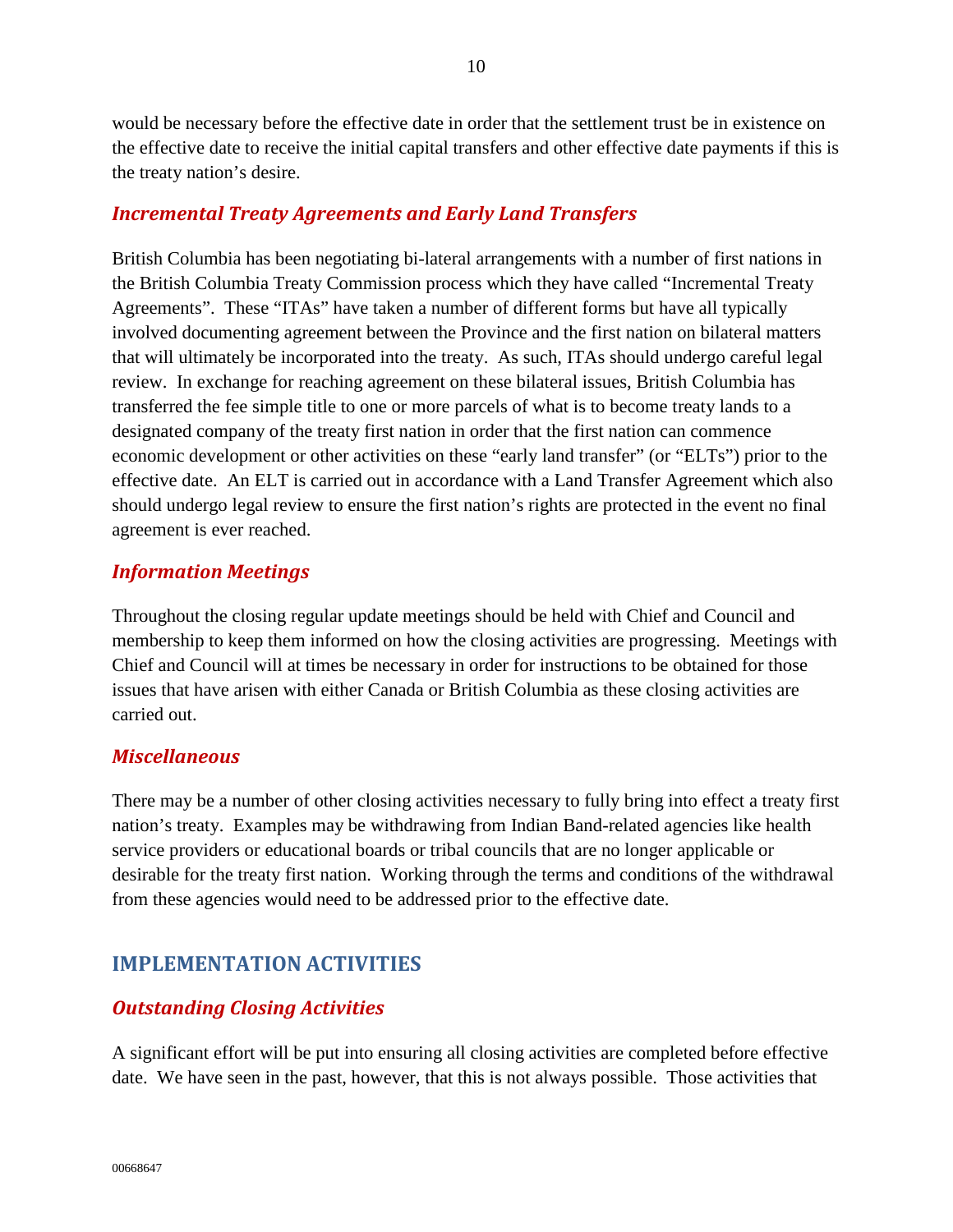have been agreed to by the parties to be left until after the effective date will need to be addressed along with the applicable implementation activities discussed below.

#### <span id="page-10-0"></span>*Implementation Committee*

The treaty first nation's representative on the Implementation Committee may at times have questions which require legal advice. In the past, we have fielded questions regarding the content of the Implementation Committee's annual report as well as providing advice on the interpretation of treaty provisions as it relates to Canada's and British Columbia's obligations. We have also seen Canada treat treaty implementation much like a divorce and take positions that attempt to absolve it of any further funding obligations to the treaty first nation notwithstanding the treaty stating that a treaty first nation continues to be eligible for other programs and services for aboriginal peoples in Canada. Participation in the First Nations Financial Management Board and the First Nations Emergency Services Society are just two examples. One issue that seems to take quite some time to sort through (in some cases over a year) is the finalization of the closing book of documents. Legal advice may be required to address some of the descriptions of certain documents.

#### <span id="page-10-1"></span>*Property Tax Transition*

Under the treaty a treaty first nation may draw down its property taxation authority. If it chooses to do so, certain notices must be issued and a property tax law enacted. There are a number of other transitional issues that need to be addressed, including working with the Provincial assessment authority to ensure the property tax rolls are accurate and reaching agreement with the Province on how it will share property tax revenue during the transition period.

#### <span id="page-10-2"></span>*Surveying of Treaty Lands*

If all treaty lands are not surveyed prior to the effective date (which is often the case for former Provincial Crown land), the surveying of the balance of treaty lands becomes an implementation activity. What we have seen in the case of the Province is, once the effective date is reached, their focus and application of surveying resources shifts to other tables whom they are trying to get to closing, rather than completing their obligations under existing treaties that have transitioned into implementation. This has become a significant issue of concern for some of the treaty first nations we are currently working with on implementation.

#### <span id="page-10-3"></span>*Enforcement Agreement*

Under the treaty a treaty first nation is responsible for enforcing its own laws, including the cost of that enforcement and any prosecutions that may be required. Particularly in the early years of treaty implementation, a treaty first nation may not have the capacity to place its own enforcement officers in the field or prosecute offenders of its laws. This necessitates entering into arrangements with the Province and local policing authorities to have them enforce the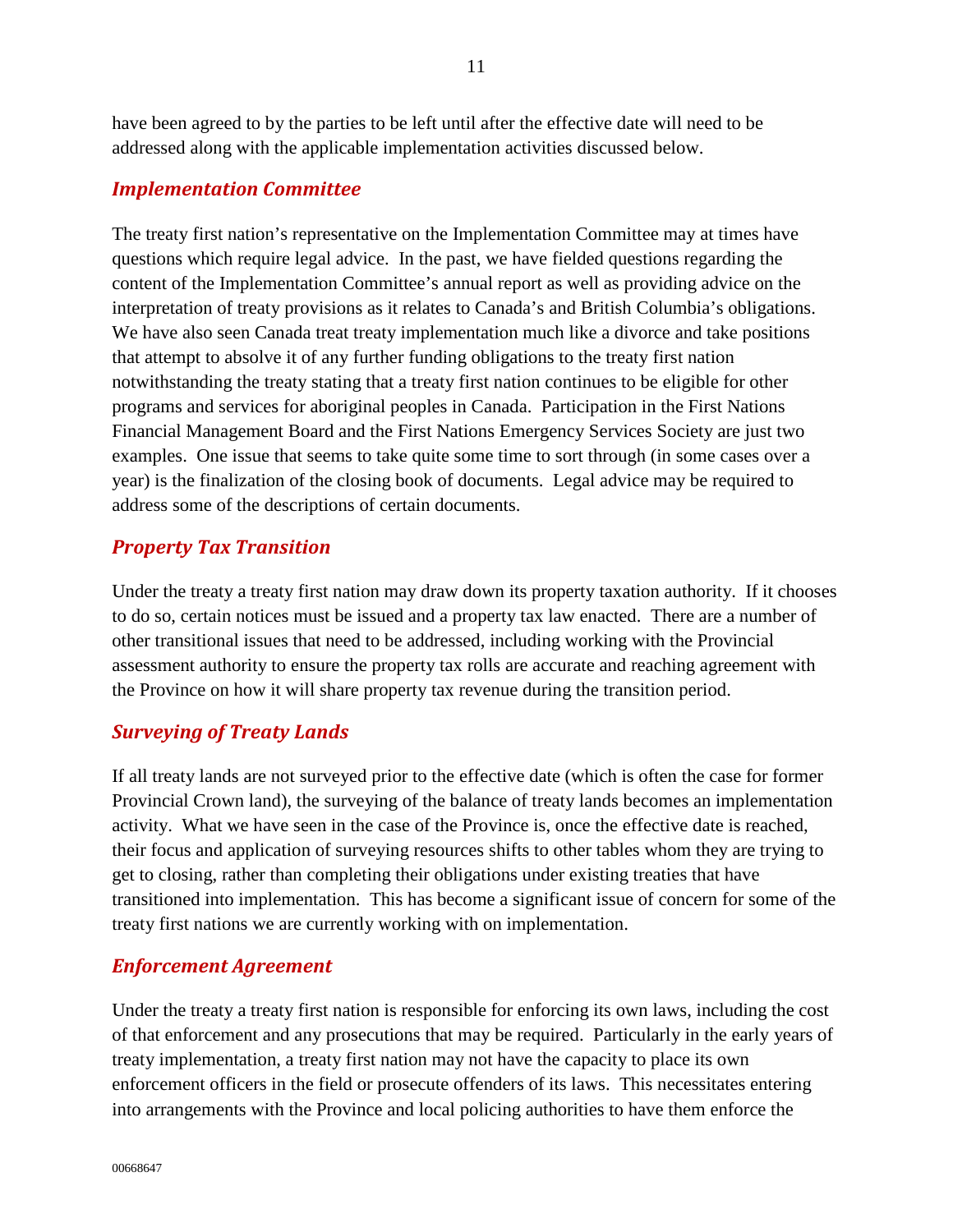treaty first nation's laws. There are a variety of enforcement agencies that can be contracted with to provide these enforcement services, such as Conservation Officer Services and Forests, Lands and Natural Resource Operations for the Province and Parks Canada, Department of Fisheries and Oceans, Environment Canada and the Royal Canadian Mounted Police for Canada.

### <span id="page-11-0"></span>*Reasonable Opportunity Agreement*

The treaty typically states that authorized uses and dispositions of Crown lands by the Province cannot deny the reasonable opportunity for the treaty first nation to exercise its treaty harvesting rights. The treaty directs the Province and the treaty first nation to negotiate and attempt to reach agreement on how authorized uses and dispositions of Crown land will be assessed to ensure the reasonable opportunity to exercise the treaty harvesting rights is not denied. This is a fairly complex area and we have seen these negotiations continue for a number of years past the effective date.

## <span id="page-11-1"></span>*Provincial Legislation Consultation*

Because of the concurrent law model provided for in a treaty (where federal law and provincial law continue to apply to treaty lands and treaty first nation citizens), obligations are placed on the Province to consult with the treaty first nation if it is going to enact laws that will affect the law-making authority of the treaty first nation. The Legislature and Cabinet considers hundreds of enactments every year which may or may not impact a treaty first nation's law-making authority. The list of enacted laws needs to be monitored to ensure the Province is living up to its obligations under the treaty. When the Province issues a notice to engage with the treaty first nation on proposed legislation, legal advice may be needed to assess the impact of the proposed legislation on the treaty nation's law-making authorities.

#### <span id="page-11-2"></span>*Fisheries Committee/Wildlife Council*

A number of bilateral and trilateral engagement processes or co-management processes may be established under the treaty, particularly in the resource harvesting topic areas. The treaty first nation representatives in these engagement processes may require legal advice from time to time.

## <span id="page-11-3"></span>*Law Making Procedures*

Traditional aboriginal governance practices and how these integrate with the principles of the rule of law and legislative process or parliamentary procedures under the Charter of Rights and Freedoms may be a bit of a learning process for the government representatives of a treaty first nation. This understanding can be developed through a series of workshops and presentations which focus on understanding the rule of law, parliamentary procedure and the reasons for what appears to be very incomprehensible and arbitrary rules. Over the past number of years we have been provided the opportunity by a number of our treaty first nation clients to develop and present these workshops and learn from them to help better structure and streamline their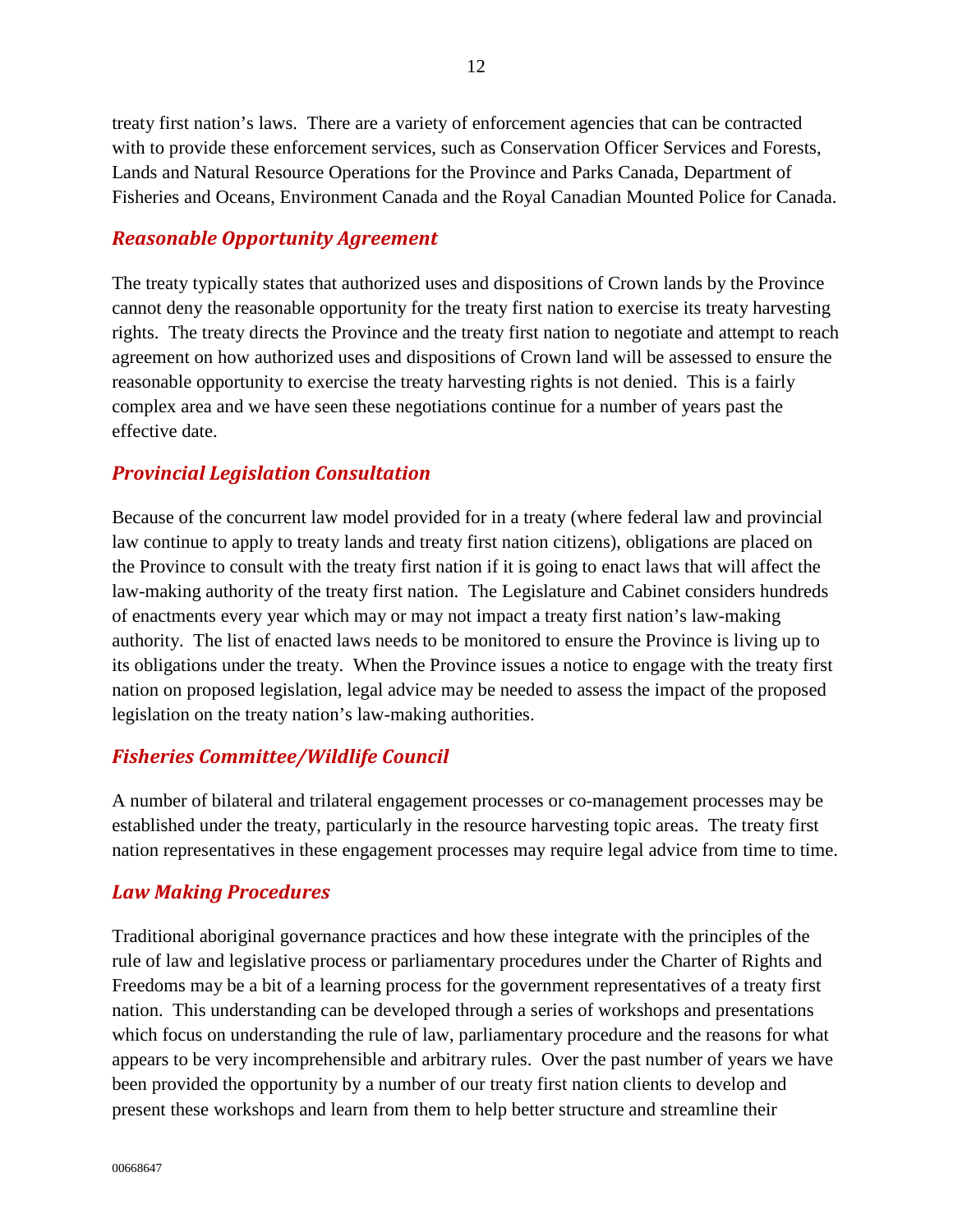government processes while maintaining the integrity of their legislative process within the rule of law and a free and democratic society.

## <span id="page-12-0"></span>*Legislative Drafting*

As stated above, it is necessary for a treaty first nation to enact laws on the effective date that are essential for its government to be operational so there are minimal gaps in legislative authority after the effective date. It is not practical, either from a time or financial resources perspective, to draw down all law-making authorities on the effective date as it will take some time (perhaps years) for the treaty first nation to develop the government administration and infrastructure to support all of its law-making authorities. Over time, as part of its treaty implementation programs, a treaty first nation may wish to consider enacting some of the following laws we have worked on with our treaty first nation clients in order for it to draw down the applicable lawmaking authority associated with that law:

- *Application of Laws to Foreshore Act;*
- *Building and Development Authorization Act;*
- *Business Licensing Act;*
- *Capital Borrowing Act;*
- *Community Services Act;*
- *Compliance Notice and Ticket Regulation;*
- *Economic Development Act;*
- *Education Act;*
- *Forestry Act;*
- *Health Services Act;*
- *Heritage Act;*

## <span id="page-12-1"></span>*Government Roles and Responsibilities*

- *Housing Authority Act;*
- *Loan Guarantee Regulation;*
- *Official Community Plan Act;*
- *Public Order, Peace and Safety Act;*
- *Public Works and Services Act;*
- *Social Services Act;*
- *Subsurface Resources Act;*
- *Zoning and Structures Act;*
- *Governance and Fiscal Agreement Regulation;*
- *Miscellaneous Amendments Act*.

As a treaty first nation, there is a change in the role of the former Band Council and Band Administration as new processes and procedures are developed. Understanding these new roles and responsibilities for both elected representatives and government administration can be accomplished through a series of workshops and presentations that focus on the differences between the executive and legislative branches of government and the role that administration plays.

## <span id="page-12-2"></span>*Structuring Economic Development*

The trend around the world has been for governments to get out of the business of doing business. The last twenty years has seen this trend continue and grow, from the privatization of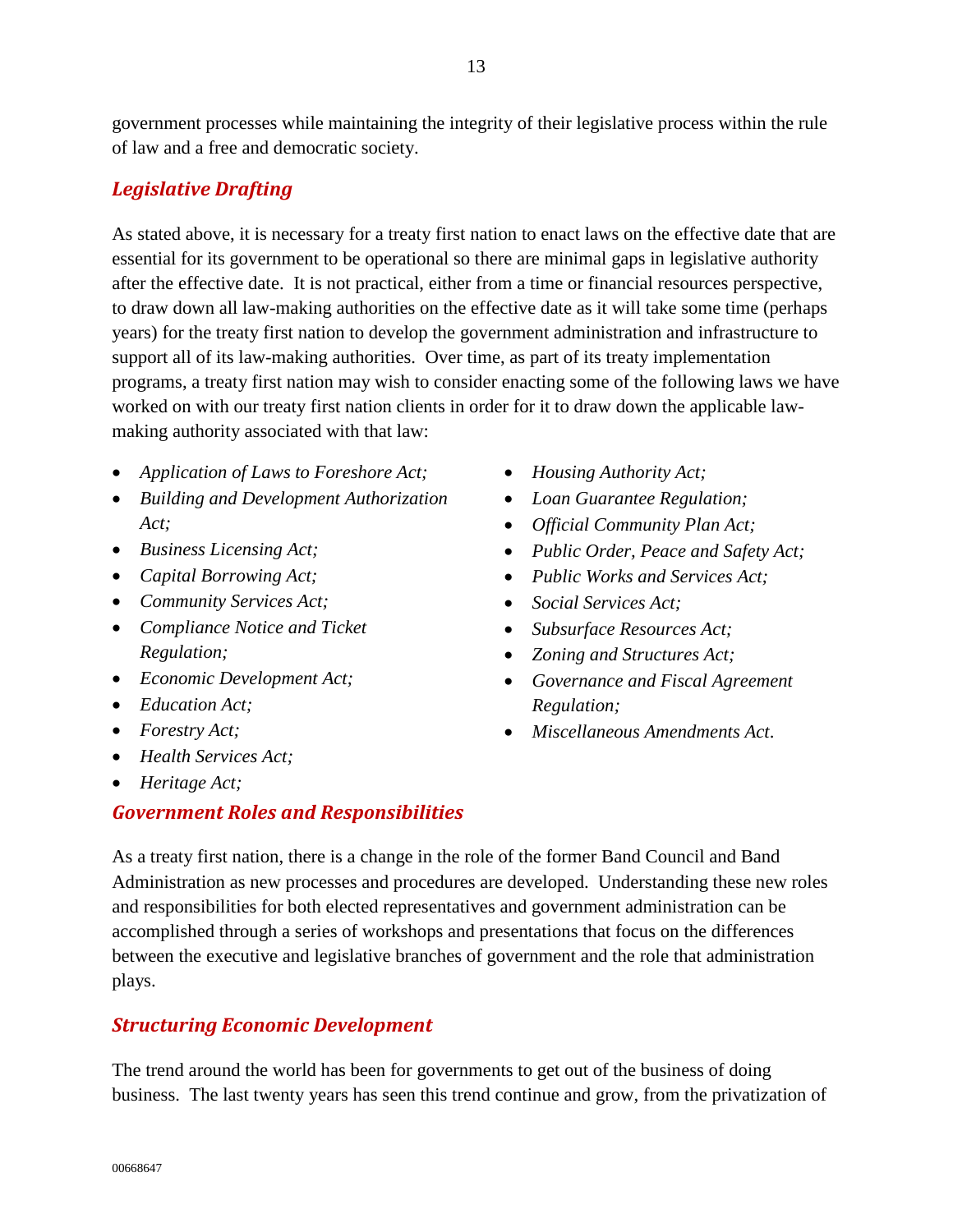airlines, railways and other transportation ventures, to include what have historically been considered common government services, such as the delivery of mail and other communication services. Bucking this worldwide trend are aboriginal governments. More and more, aboriginal governments are investing, and are directly involved, in business ventures. This increasing involvement in business ventures by aboriginal governments has many reasons, such as a desire to provide employment opportunities for members, alternate sources of cash flow as government transfers decline and a desire to share in the wealth of the natural resources taken daily from their traditional territories. This is especially true for treaty first nations as capital transfers and revenue sharing with Canada and the Province seem to be more restricted and on the decline.

Whatever the reason, when a treaty first nation enters the world of mainstream economic development, it should do so keeping in mind three primary considerations:

- 1. reducing liability exposure;
- 2. maximizing profits (by minimizing taxes and potentially avoiding own source revenue claw backs by Canada); and
- 3. separating politics from business decisions.

For over 50 years Ratcliff & Company LLP has been assisting First Nations across British Columbia in structuring their economic development opportunities both on and off their reserve lands or treaty lands. Based on what we have learned from that experience and from our review of the Harvard Project reports, we have developed a model for structuring economic development for first nations that we believe is un-paralleled. Our economic development structuring addresses the above three primary considerations through the following two components:

- 1. a corporate structure (the establishment of legal entities owned by the treaty first nation to carry out its economic development); and
- 2. a governance structure (the processes, roles and responsibilities of the key players and stakeholders in the treaty first nation's economic development).

Our corporate structure addresses reducing liability exposure by using corporations and limited partnerships to access the limited liability protection they each provide. We address maximizing revenues by minimizing taxes because our corporate structure preserves the application of a treaty first nation's tax exemption under section  $149(1)(c)$  of the Income Tax Act (Canada) to the treaty first nation's business income. As well, our corporate structure allows the own source revenue claw-backs by Canada under the Own Source Revenue Agreement with the treaty first nation to potentially be avoided. We also utilize a capital assets limited partnership to protect valuable capital assets from seizure in the event a particular business fails and a management services limited partnership to ensure the continued limited liability protection of the various limited partners in this corporate structure is maintained and does not run afoul of section 64 of the Partnership Act (British Columbia).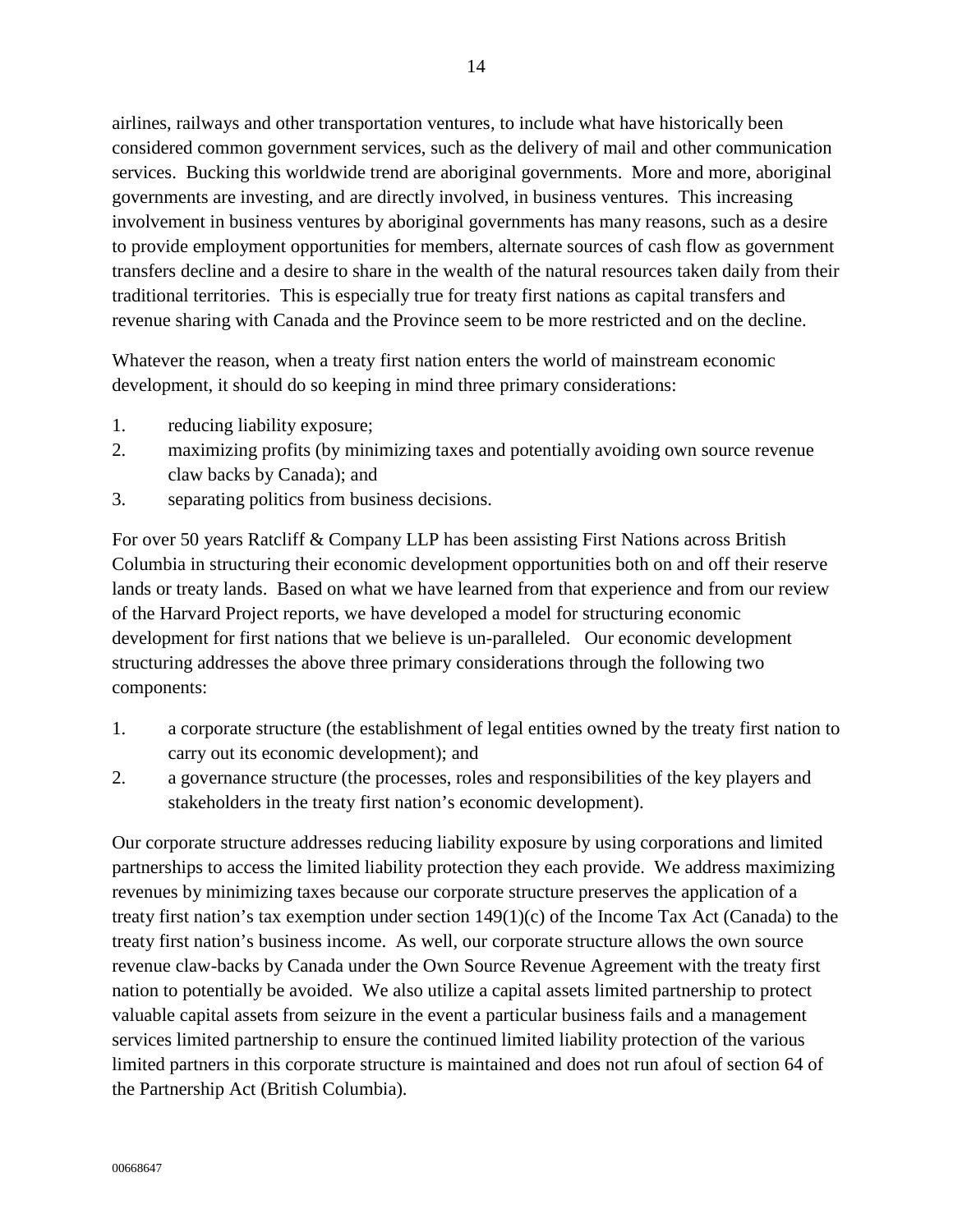Our governance structure model implements the findings of the Harvard Project reports and separates politics from business while maintaining the transparency and accountability of the businesses to the treaty first nation as owner by preserving its common law shareholder rights. Through an Economic Development Act, associated Regulation and a Governance and Fiscal Agreement, we set out the roles and responsibilities of the treaty first nation as owner and the roles and responsibilities of the other key stakeholders in its economic development (the corporate boards, CEO etc.) as suggested by the Harvard Project to be key to successful aboriginal economic development. These documents as well set out the processes and procedures for carrying out economic development for the treaty first nation, from concept through the development of feasibility studies and business plans to implementation of a new approved business opportunity. These documents also address such critical issues as capital contributions, reporting and profit sharing requirements as well as employment and training opportunities for the treaty first nation citizens.

We have prepared a series of presentations which provide the rationale for both our corporate structure and governance structure which we have presented to many of our treaty first nation clients. As well, we have developed presentations to assist the various boards of directors to help them understand their unique role and responsibilities in first nation's economic development and how to avoid the liabilities they face as directors.

## <span id="page-14-0"></span>**CONCLUSION**

The above is a brief overview of the closing activities and implementation activities we have been involved with in the past. We would be happy to discuss any of the above with you as they might relate to closing and implementing your First Nation's treaty.